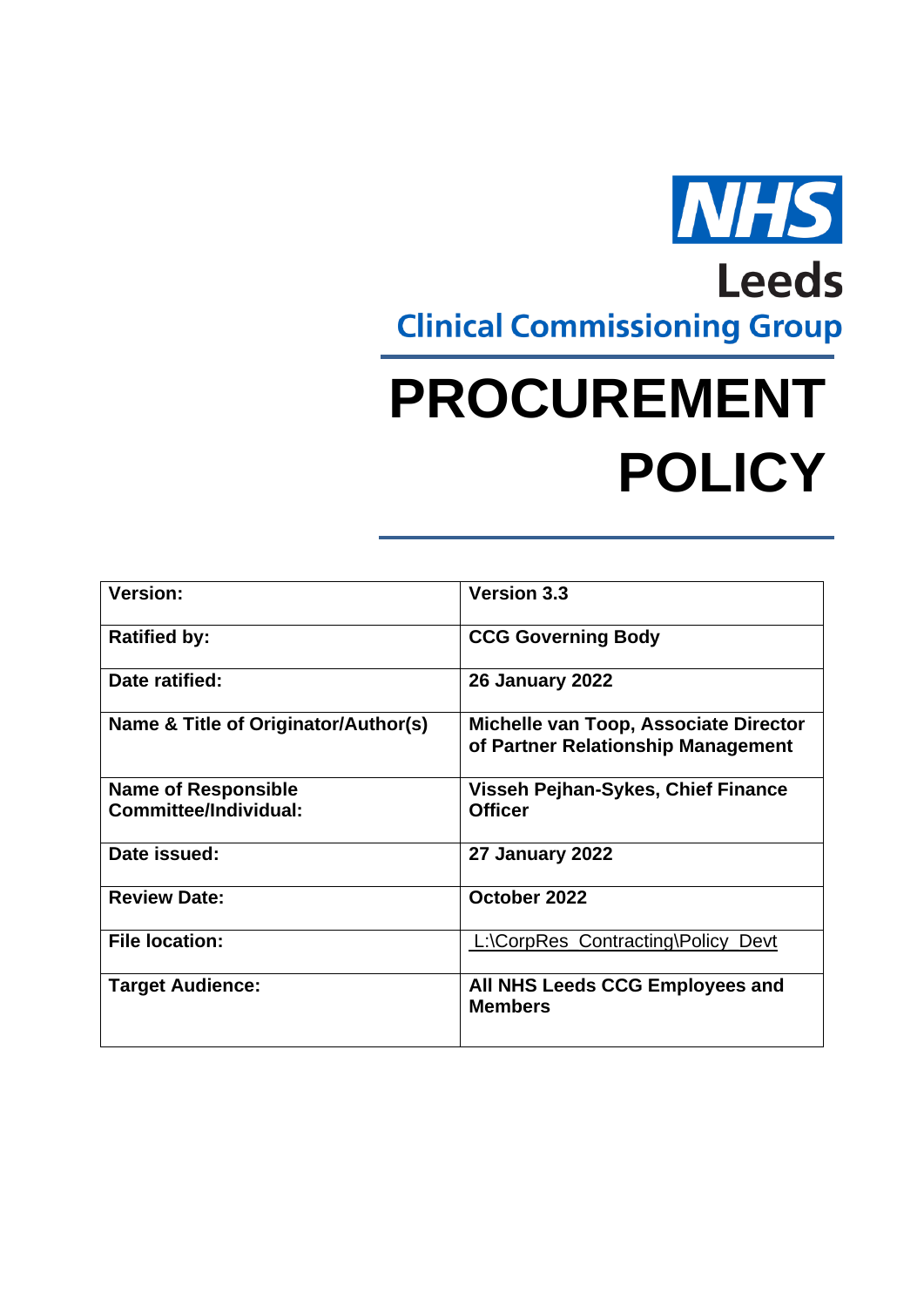|    | <b>CONTENTS</b>                                                                  | Page           |
|----|----------------------------------------------------------------------------------|----------------|
| 1. | <b>Introduction</b>                                                              | 3              |
| 2. | <b>Associated Policies and Procedures</b>                                        | 4              |
| 3. | <b>Aims and Objectives</b>                                                       | 4              |
| 4. | <b>Scope of this Policy</b>                                                      | 4              |
| 5. | <b>Accountabilities and Responsibilities</b>                                     | 5              |
| 6. | <b>Guiding Principles</b>                                                        | $\overline{7}$ |
| 7. | <b>Conflicts of Interest</b>                                                     | $\overline{7}$ |
| 8. | <b>Compliance with Regulations</b>                                               | 8              |
| 9. | Procurement approach for sub-threshold contracts                                 | 9              |
|    | 10. Circumstances where competitive tenders or quotations may not be<br>required | 10             |
|    | 11. Contract extensions & variations to contracts during the contract term       | 11             |
|    | 12. Partnership Agreements with Local Authorities                                | 12             |
|    | 13. Other contracting models                                                     | 13             |
|    | <b>14. Third Sector Providers</b>                                                | 15             |
|    | <b>15. Contract Form</b>                                                         | 15             |
|    | 16. Pilot Projects                                                               | 15             |
|    | 17. Sustainable Procurement                                                      | 15             |
|    | 18. Consultancy Expenditure/Interim Labour                                       | 15             |
|    | 19. Primary care contracts                                                       | 16             |
|    | 20. Record Keeping and Register of Procurement Decisions                         | 16             |
|    | 21. Use of Information Technology                                                | 17             |
|    | 22. Decommissioning Services                                                     | 17             |
|    | 23. Transfer of Undertakings and Protection of Employment Regulations<br>(TUPE)  | 17             |
|    | 24. Complaints and Dispute Procedure                                             | 17             |
|    | 25. Training                                                                     | 17             |
|    | 26. Monitoring Compliance with this Policy                                       | 18             |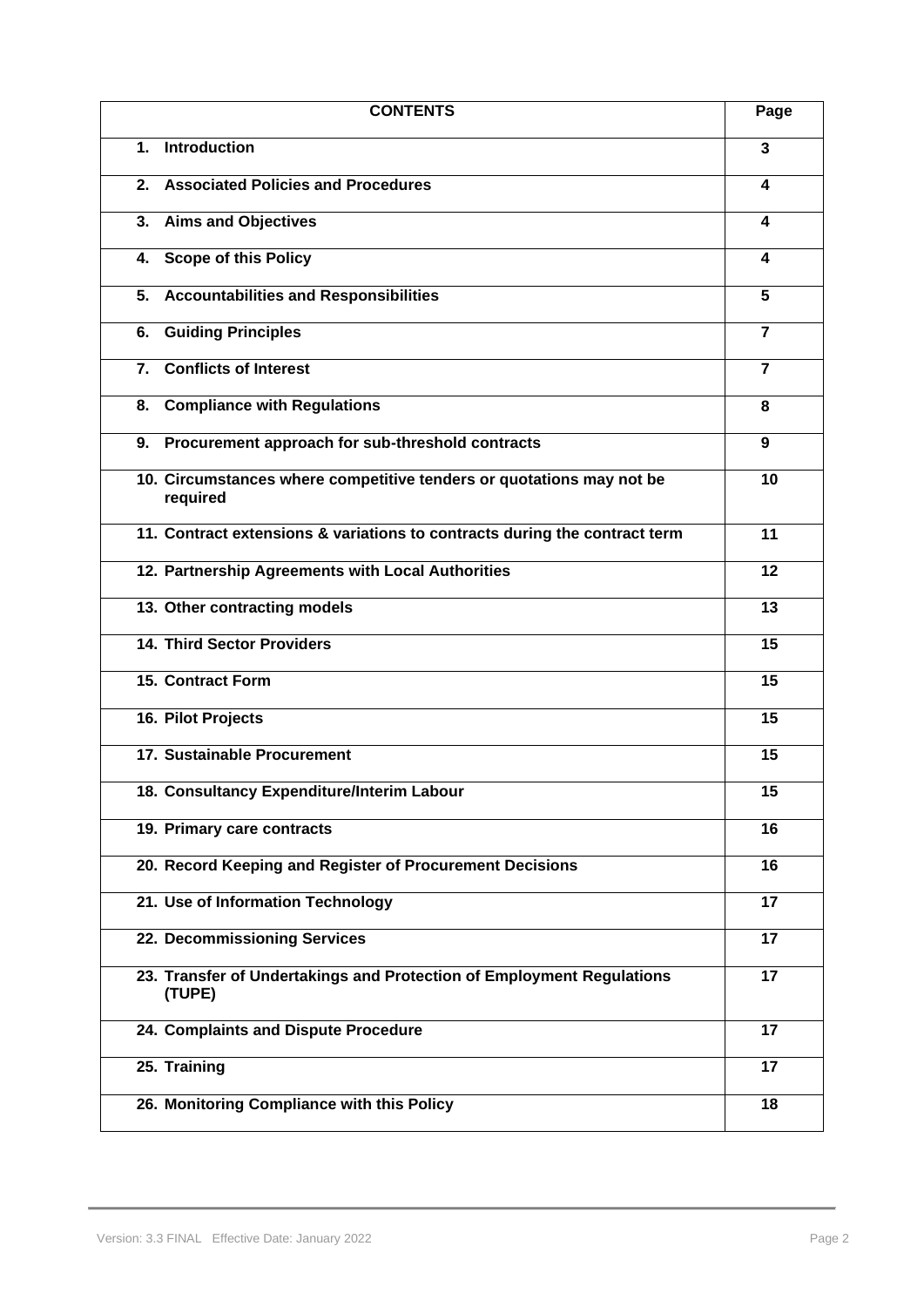## **1. Introduction**

- 1.1. The role of procurement in commissioning is changing traditionally seen as the process for conducting competitive tendering, it can now be seen in the wider context of how we organise the providers we work with to deliver better health outcomes. Recent innovative ways of working have demonstrated how we can successfully procure outcomes rather than activity and also that the way we design our procurement and contracting processes can have a major impact on encouraging and facilitating system integration and partnership working. Effective procurement is an essential component of commissioning improved services and outcomes for local patients and communities and for ensuring value for money.
- 1.2. Procurement in the public sector is regulated by legislation and there are a range of procurement approaches available depending on the nature of the services being procured, the value of the procurement and the number of participants in the market. However the NHS Long Term Plan describes a movement towards integrated care, delivered through collaboration across health and care systems. These new ways of working will require NHS Leeds CCG (**LCCG**) to develop new procurement and contracting models in line with guidance from NHS England and the CCG is already at the forefront of developing and implementing that change.
- 1.3. The Public Contracts Regulations (**PCR 2015**) came into force on 18 April 2016 for CCGs when procuring health and social care services (non-healthcare services have always been subject to PCR 2015). These rules apply to public bodies, including CCGs, NHS Foundation Trusts, NHS Trusts, NHS England and local authorities, and have implications for the procurement of all contracts commenced after that date above certain thresholds.
- 1.4. Contract awards in respect of "*health care services for the purposes of the NHS*" <sup>1</sup> are also subject to the NHS (Procurement, Patient Choice and Competition) (No.2) Regulations 2013 (**PPCCR**) which follow a principles based approach leaving commissioners flexibility as to how best to procure and secure services in the best interests of service users. The PPCCR define a number of requirements to achieve the overall objective of securing the needs of patients and improving the quality and efficiency of services, including:
	- **a)** acting transparently and proportionately, and treating potential providers equally and in a non-discriminatory way;
	- **b)** procuring services from the providers that are most capable of delivering commissioners' overall objectives and that provide the best value for money;
	- **c)** considering ways of improving services; and
	- **d)** having arrangements in place that allow providers to express an interest in a contract.

However, it is important to remember that both PCR 2015 and PPCCR are likely to apply to the award of such contracts and LCCG's procurement obligations under both sets of regulations still, currently, need to be assessed.

1.5 The NHS England consultation proposals for a new Procurement Regime have not been officially published due to the Covid-19 pandemic but they recognise that the current procurement rules relating to NHS services are potentially a barrier to delivering the vision of integrated care set out in Long Term Plan because they create a competitive dynamic between organisations which is inimical to creating sustainable integrated services, and can also create continual uncertainty, upheaval and disruption amongst providers. The consultation proposes removing healthcare services from PCR 2015 and in fact repealing

<sup>&</sup>lt;sup>1</sup> Regulation 2 PPCCR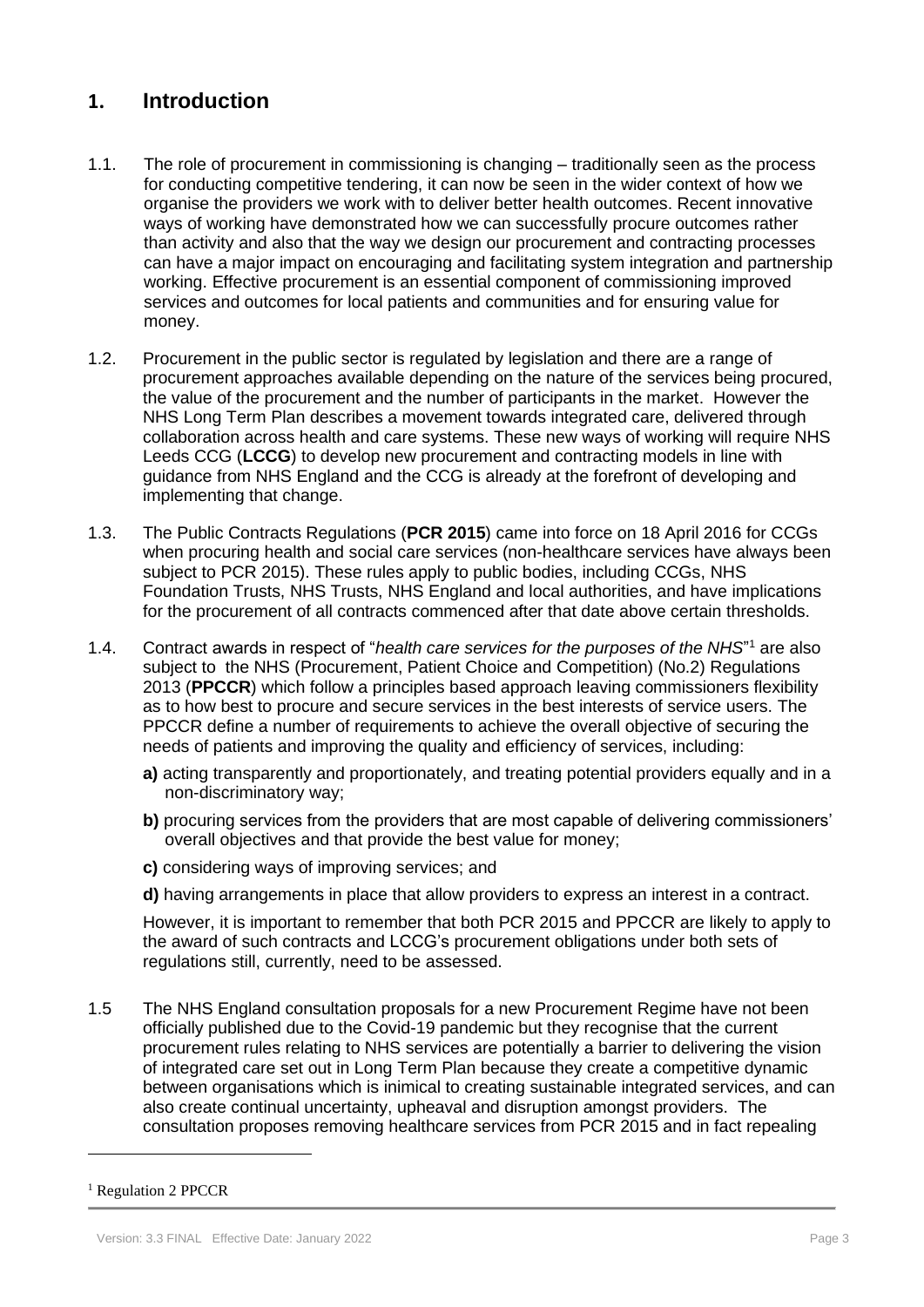PPCCR altogether, and introducing a new set of rules for deciding which providers should deliver services which explicitly recognise the shift towards greater collaboration set out in the Long Term Plan. It is hoped that the new proposed regime will provide a more flexible framework for deciding who should provide healthcare services, allowing commissioners to make decisions that best meet the needs of patients and the local population. It would also ensure that decisions about spending public money are made transparently and fairly, and that NHS commissioners are accountable for their actions.

1.6 Balancing the delay in anticipated legislative changes with the vision of the organisation being developed by the *Shaping Our Future* programme; this document is an interim procurement policy which aims to outline a fair and transparent process for deciding which providers should deliver services, gives the CCG ultimate responsibility for decision making, and sets out a duty to ensure that the decisions about who should provide services are made in the best interests of patients, taxpayers and the local population whilst at the same time managing the risk to the CCG of legal challenges.

# **2. Associated Policies and Procedures**

2.1. This policy and any procedures derived from it should be read in accordance with the following local policies, procedures and guidance:

NHS Leeds Clinical Commissioning Group Constitution NHS LCCG Strategic Plan NHS LCCG Scheme of Delegation NHS LCCG Health Inequalities Framework NHS LCCG Declaration of Interests and Potential Conflicts of Interests Policy NHS LCCG Data Protection Impact Assessment (DPIA) Policy

## **3. Aims and Objectives**

- 3.1. The aim of this Procurement Policy is to set out how LCCG will implement appropriate procurement and contracting processes and work with our partners and providers to
	- deliver better outcomes for people's health and wellbeing
	- reduce health inequalities and promote provider responsibilities for addressing health inequalities in accordance with the Health Inequalities Framework
	- use our budget so that we get quality services that offer the best value for the people of Leeds in terms of delivering the best possible outcomes for the resources we have available
	- facilitate our providers to join up their services, wherever possible, around people so that they get the highest quality of care in the right place.

# **4. Scope of the Policy**

- 4.1. As far as it is relevant, this policy applies to all LCCG procurements (clinical and nonclinical).
- 4.2. This policy must be followed by all LCCG employees including staff on temporary or honorary contracts, representatives acting on behalf of LCCG including staff from member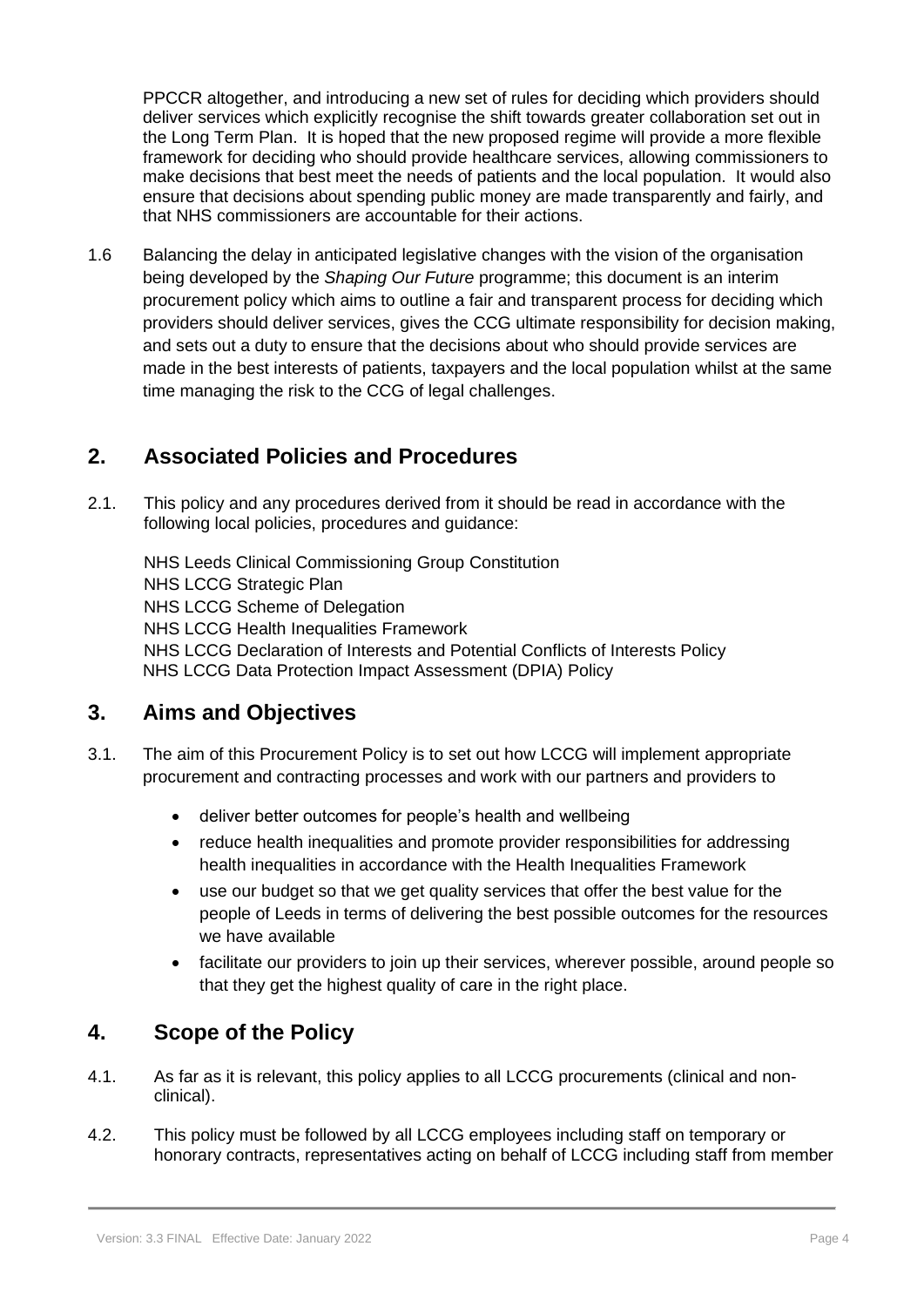practices, and any external organisations acting on behalf of LCCG including other CCGs, NECS and NHS Shared Business Services.

## **5. Accountabilities & Responsibilities**

#### 5.1. Governing Body responsibility

The Governing Body has the ultimate responsibility for ensuring that LCCG meets its statutory requirements when procuring goods and services, including healthcare services.

The governing body must be transparent when making decisions to procure and be the authorising body for awarding a contract once an appropriate process has been completed.

#### 5.2 Lead Responsibility

Overall responsibility for procurement within LCCG rests with the Chief Finance Officer however individual managers will be responsible for recognising when a commissioning decision may have potential procurement implications and for seeking appropriate procurement support. Commissioning Managers are responsible for ensuring that they plan their commissioning decisions in sufficient time to carry out the required procurement process.

Thresholds for making decisions about procurements and contracts awards are detailed in LCCG's Operational Scheme of Delegation.

## 5.3. Procurement support

From September 2018 procurement support has been provided in-house by appropriately qualified and experienced staff led by the Associate Director of Partner Relationship Management. Where it is required and considered appropriate procurement support may also be provided by an external organisation (e.g. NHS Shared Business Services, NECS).

Procurement support from external organisations may incur additional costs and therefore commissioning managers must consult the Associate Director of Partner Relationship Management first before contacting any external procurement support organisations.

The Associate Director of Partner Relationship Management will also provide legal guidance on procurement and contracting issues or will procure relevant legal opinion where necessary.

In the case of collaborative or partnership projects where LCCG is not the sole or lead commissioner, procurement support arrangements will be agreed in consultation with the Lead Commissioner or Commissioning Partners on a case by case basis. This may involve support being provided by another CCG, Leeds City Council, or an independent procurement support service. Whenever external procurement support is provided by any organisation, LCCG will have systems in place to assure itself that the supporting organisation's business processes are robust and enable the organisation to meet its duties in relation to procurement.

## 5.4. Authority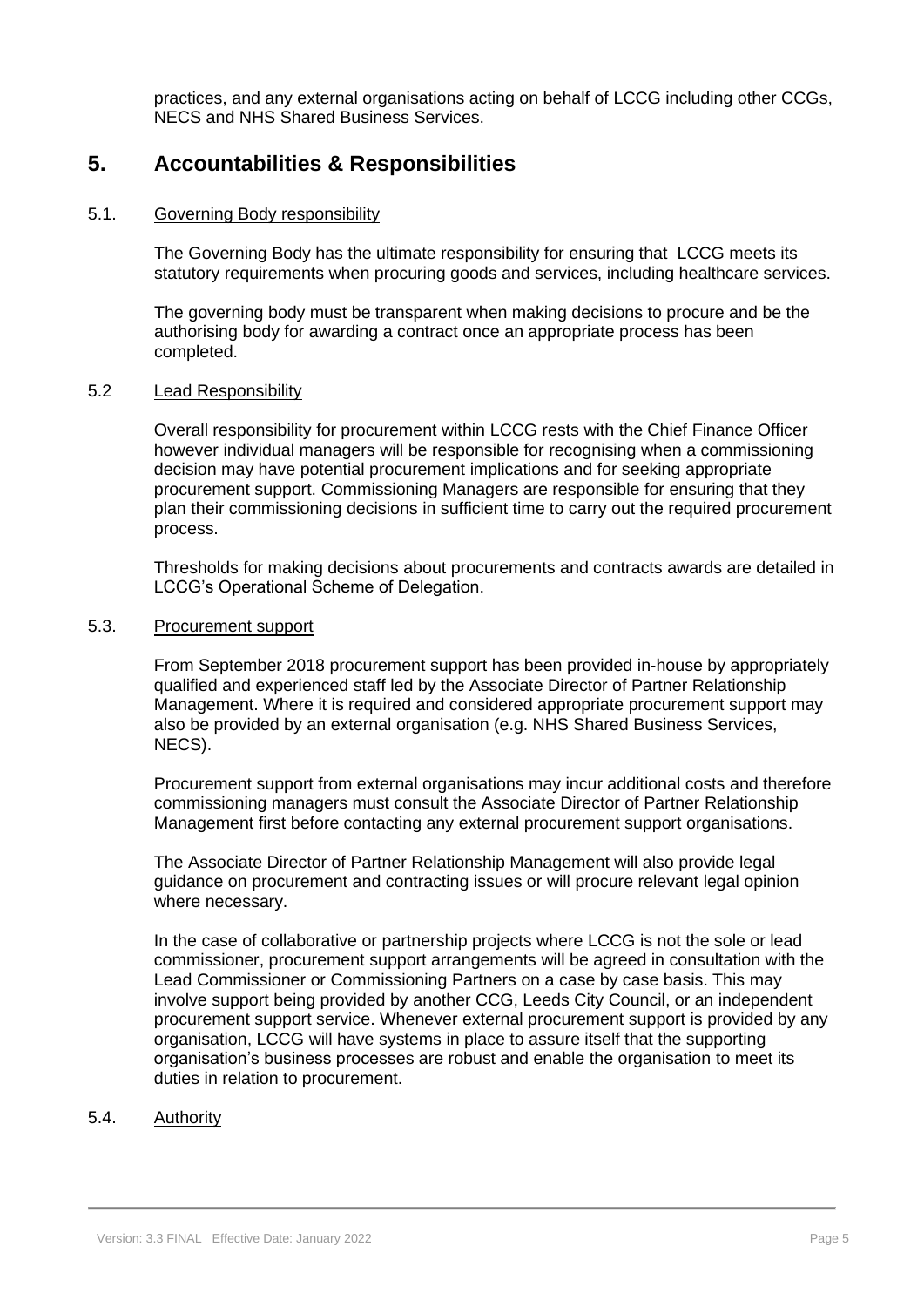If an external organisation is used to provide procurement support LCCG will remain directly responsible for:

- Approving the procurement route;
- Signing off specifications and evaluation criteria:
- Signing off decisions on which providers are taken through to the Invitation to Tender (ITT) stage following a pre-qualification process (where appropriate)
- Making final decisions on the selection of the preferred provider.

Arrangements for delegation of authority to officers are set out in the Operational Scheme of Delegation; in the event of any discrepancy between this Procurement Policy and the Operational Scheme of Delegation, the latter document will take precedence.

## 5.5 Engagement

LCCG is committed to engaging relevant stakeholders in all aspects of procurement and encourages their engagement in the design and co-production of services.

LCCG recognises that the engagement of clinicians, patients and public in designing and procuring services results in better services. Business processes will therefore require evidence of engagement for business cases to be approved. This will ensure that procurement of services is informed by authentic and meaningful engagement.

In accordance with the NHS Constitution pledge, all staff will be engaged in changes that affect them.

## 5.6 Collaboration

LCCG is committed to operating in a sustainable environment where all opportunities for efficiencies and economies of scale are considered and, where applicable, applied. This includes the sharing of operational resources or commitment to specific joint projects/contracts across Leeds and the wider West Yorkshire footprint where this serves the best interests of the Leeds population. The move towards further integration will necessitate the development of new types of contracts for integrated care models and LCCG will follow guidance from NHS England on their application.

## 5.7 ISAP

As LCCG moves towards commissioning integrated care systems, some of these complex contracts may require LCCG to go through the NHS England Integrated Support and Assurance Process (ISAP) where applicable to ensure that future arrangements are robust and viable and that LCCG continues to deliver its statutory functions effectively. LCCG will follow the applicable guidance from NHS England.

#### 5.8 Equality Impact Assessment:

All public bodies have statutory duties under the Equality Act 2010. LCCG aims to design and implement services, policies and measures that meet the diverse needs of our service, population and workforce, ensuring that none are placed at a disadvantage against others. LCCG will ensure, when applying this policy that it complies with its duties under the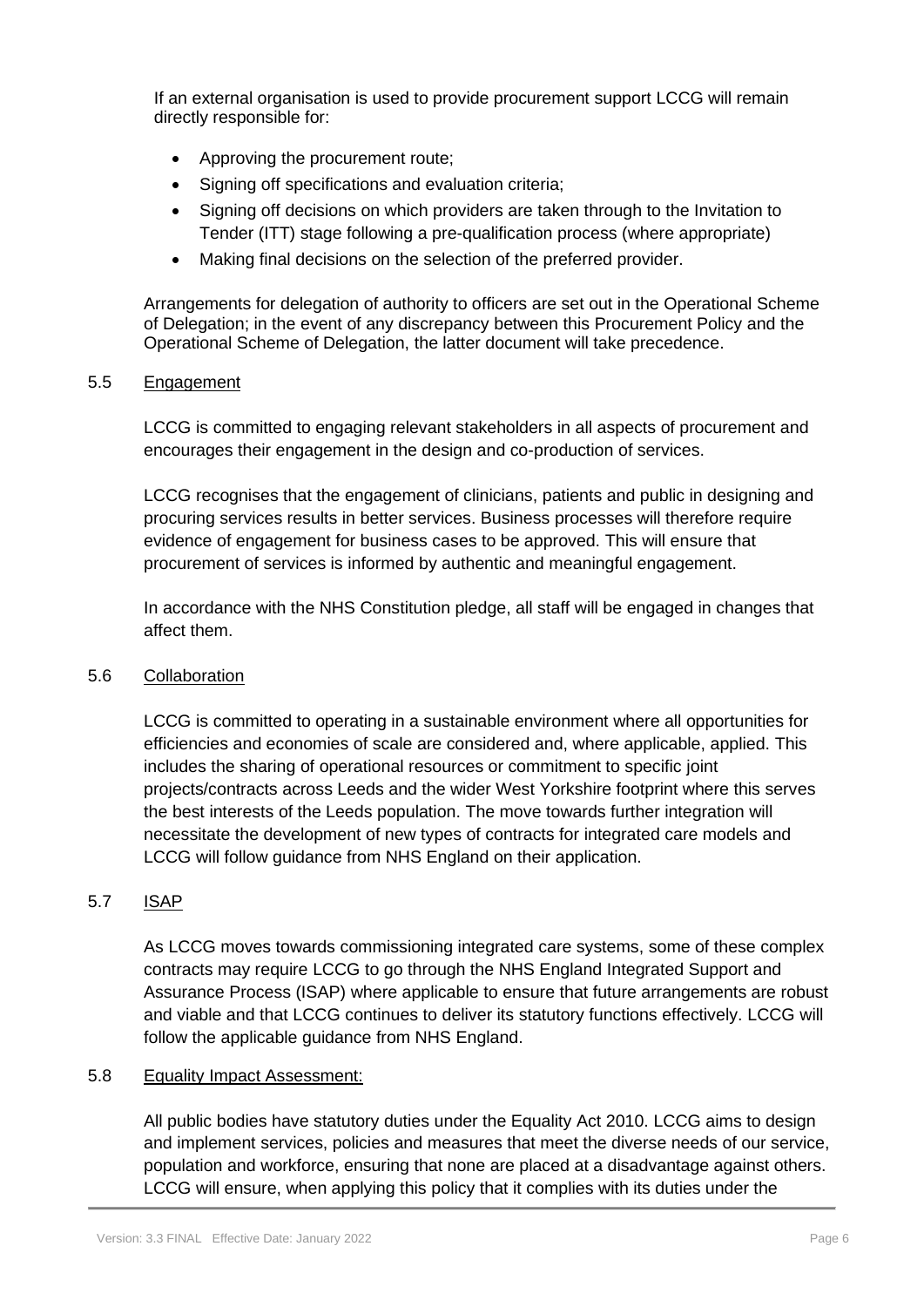Equality Act 2010 and does not discriminate on grounds of race, colour, age, nationality, ethnicity, gender, sexual orientation, marital status, religious belief or disability.

## 5.9 Risk Management

When carrying out procurement activity, LCCG will ensure that it plans adequate measures to identify and manage risk.

## 5.10 Form of Contract

All contracts will use the appropriate form of NHS Standard Contract unless another suitable form of public sector contract has already been agreed (for example in the case of a pre-procured framework agreement).

## **6. Guiding Principles**

- 6.1. In accordance with LCCG's Constitution, when procuring services, LCCG is required to act with a view to:
	- Securing the needs of health care service users
	- Improving the quality of the services, and
	- Improving the efficiency with which services are provided
- 6.2 In accordance with LCCG's Strategic Plan, when procuring services, LCCG will aim to ensure that Leeds will be a healthy and caring city for all ages where people who are the poorest improve their health the fastest.
- 6.3 LCCG is required and committed to:
	- acting in a transparent way, including maintaining suitable records of key decisions relating to procurement, sharing information on future procurement strategies, and the use of sufficient and appropriate advertising of tenders.
	- ensuring that procurement processes are proportionate to the value, complexity and risk of the services to be procured.
	- treating providers equally and in a non-discriminatory way by not treating a single provider, or type of provider, more favourably than any other provider in particular on the basis of ownership.
- 6.4 LCCG is required and committed to commissioning services from the providers that:
	- are most capable of delivering to the quality and efficiency required
	- provide the optimum value for money by securing the best possible outcomes for the resources that are available.

# 7. **Conflicts of Interest**.

7.1 It is LCCG's duty to have in place at all times appropriate measures to effectively prevent, identify and remedy any conflicts of interest arising in the conduct of procurement procedures to avoid any distortion of competition and to ensure the equal treatment of all providers.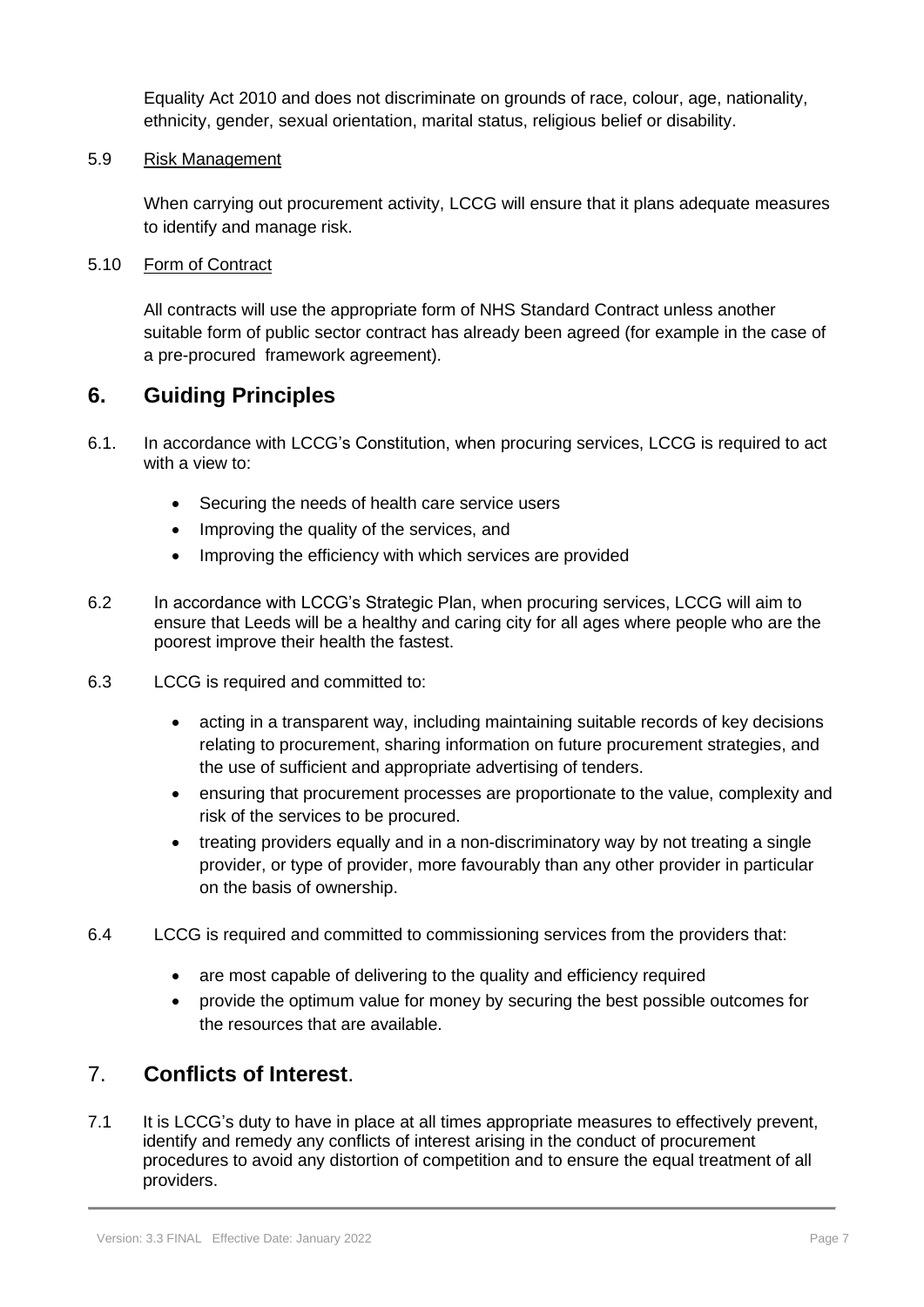- 7.2 For all procurement projects and decision making events, all members present and involved must declare any interest they may have or which may be perceived to compromise their impartiality and independence in relation to the topic being discussed.
- 7.3 Potential conflicts of interest will be managed appropriately at all times to protect the integrity of LCCG's contract award decision making processes and the wider NHS commissioning system. This is to ensure public confidence and to protect LCCG and GP practices from any perceptions of wrong-doing and the risk of associated legal challenge.
- 7.4. General arrangements for managing conflicts of interest are set out in LCCG's Constitution. This section describes additional safeguards that LCCG will put in place when commissioning services that could potentially be provided by GP practices and/or other system partners.
- 7.5. Where any practice or system partner representative on a decision-making body has a material interest in a procurement decision, appropriate measures will be put in place to ensure that the decision making process remains robust, which might include excluding those practice representatives from the decision-making process.
- 7.6 When contracting for integrated care models LCCG will take reasonable steps to ensure that competition is not distorted by allowing system partners who may tender for contracts access to information not available to other potential bidders and/or providers.

# **8. Compliance with Regulations**

- 8.1 LCCG and/or its agents will comply with relevant EU and UK legislation and LCCG's Detailed Financial Policies, Budgetary Control framework and Operational Scheme of Delegation for the procurement of all goods services and works, including healthcare services.
- 8.2 Unless PCR 2015 with regard to healthcare services is repealed at some point in the future, this legislation will remain in force even after the UK leaves the European Union, albeit with a number of changes reflecting practical impacts (eg removal of access to OJEU and providing a domestic equivalent called Find a Tender Service or FTS). LCCG will update this section of the policy once information on legislative changes is available.
- 8.3 National Health Service Act 2006 Section 14Z2 (Public Involvement and Consultation by Clinical Commissioning Groups) requires commissioners of healthcare services to involve patients and the public- directly or through representatives - in relation to service planning, development and consideration of service changes and decisions that affect the manner in which services are to be delivered or the range of services available.
- 8.4 The NHS Act 2006 empowers CCGs to commission healthcare services for local populations and set out the duties of CCGs .
- 8.5 Commissioners must comply with the PPCCR (regulations which were implemented pursuant to Section 75 of the Health and Social Care Act 2012) where objectives include patient experience, outcomes and improved efficiency. These regulations place requirements on commissioners to ensure that they adhere to good practice in relation to procurement, do not engage in anti-competitive behaviour and protect the right of patients to make choices about their healthcare.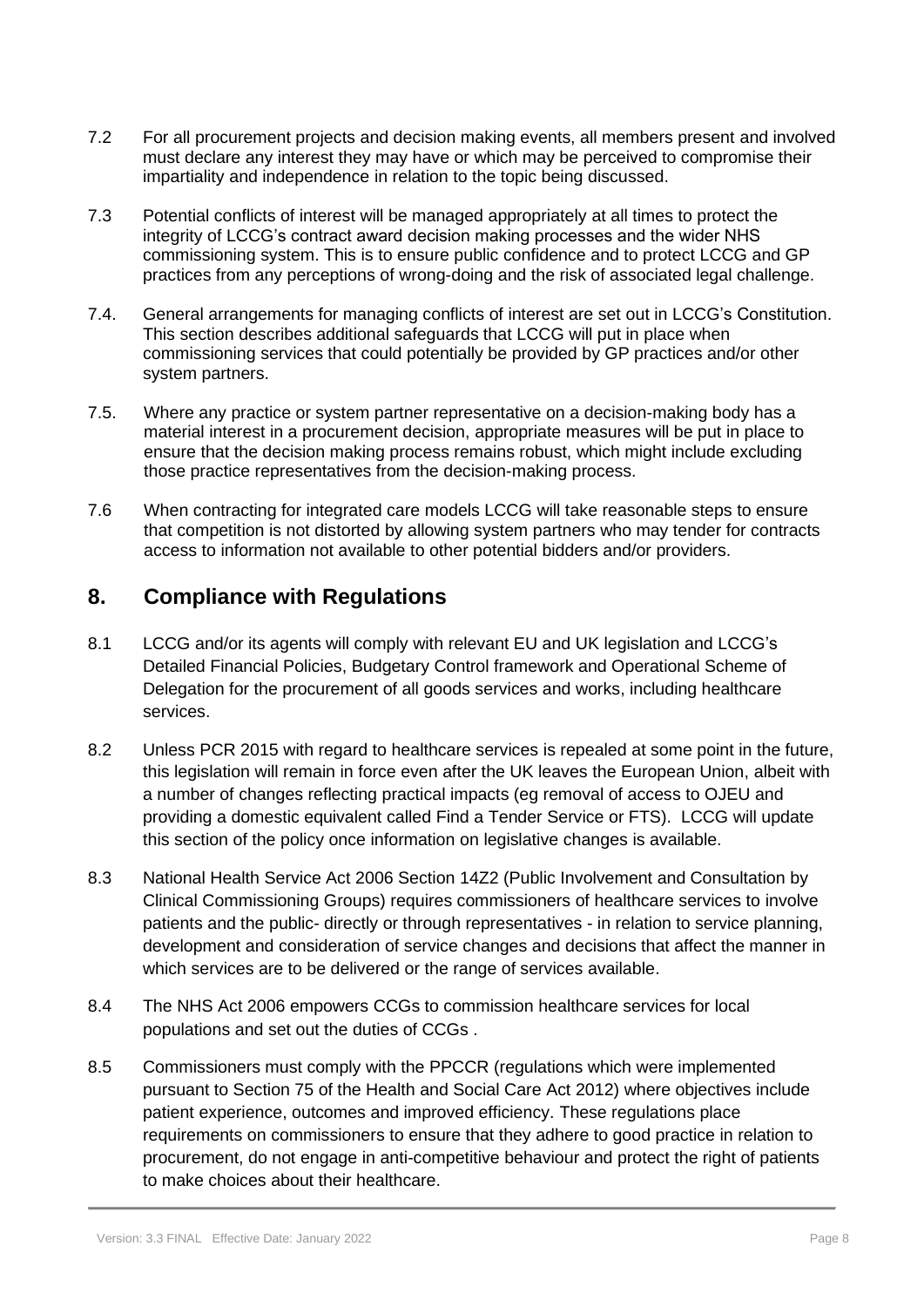- 8.6 Other legislation relevant to this procurement policy includes:
	- Local Government Act 1999. If a CCG is co-commissioning with a Local Authority, Section 3(1) of this Act sets out a duty of consultation in respect of Local Authority functions.
	- Competition Act 1998
	- Public Services (Social Value) Act 2012. Commissioners are required to consider how the services they commission and procure might improve the economic, social and environmental well-being of the area.
	- Equality Act 2010 Section 149.
	- Freedom of Information Act 2000 (**FOI Act**) LCCG will comply with the requirements set out in the Freedom of Information Act 2000 at all times, and in particular, whilst conducting procurements. As part of this, information regarding individuals and organisations involved within the procurement process will be protected during all stages of the process. On commencement of the procurement process, LCCG will make potential bidders aware of the requirement for LCCG to comply with the FOI Act.

## **9. Procurement approach for sub-threshold contracts**

9.1. For goods and services with the following aggregate values (on a contract term basis, not annualised) set out in PCR 2015 the following rules will apply in accordance with the Operational Scheme of Delegation (all thresholds are inclusive of VAT):

#### 9.2 Health & Social Care Services

- Under £10,000 no quotations required
- Between £10,000 and £100,000 a minimum of 2 written quotations must be obtained
- Between £100,001 and £663,539 a minimum of 3 written quotations must be obtained unless it can be evidenced that there are less than 3 capable providers, in which case a waiver to the procurement process must be obtained from the Associate Director of Partner Relationship Management
- For procurements of £663,540 and above the opportunity must be advertised on the UK e-notification service called Find a Tender service (FTS) and competitive tenders must be sought or called off an authorised framework agreement unless the Accountable Officer and Chief Finance Officer have approved a waiver to the procurement process. The form of tender is dependent on the precise goods and services involved. Therefore, for all tenders of healthcare services contracts of £663,540 and above the advice of the Associate Director of Partner Relationship Management must be sought and commissioning managers must ensure that they allow sufficient time to conduct an appropriate process.
- Reference to "Health & Social Care Services" includes those services included in Schedule 3 of PCR 2015 which may not be directly related to healthcare but for which the Light Touch Regime also applies.

#### 9.3 Non Healthcare Goods and Services

• Under £10,000 no quotations required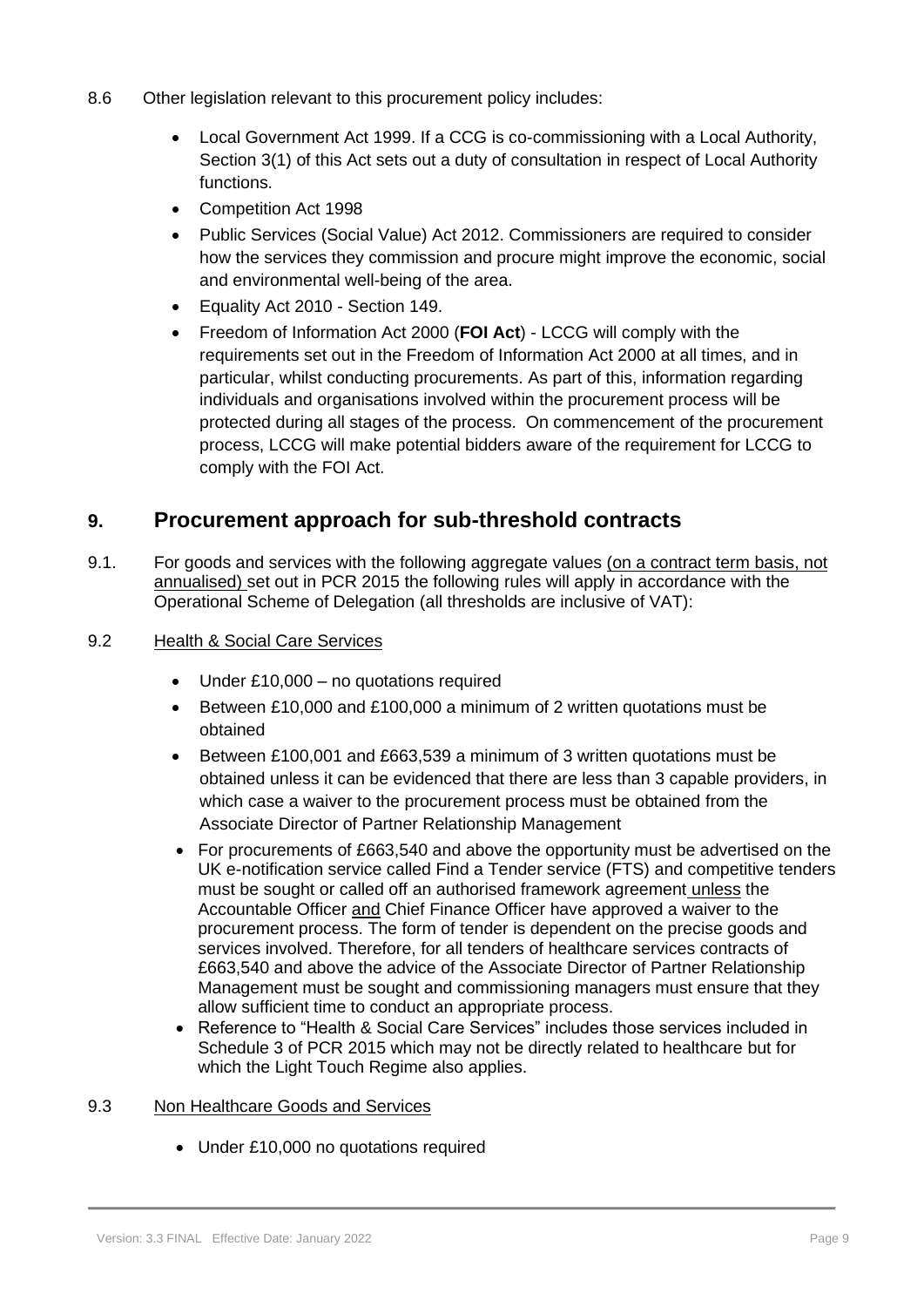- Between £10,000 and £100,000 a minimum of 2 written quotations must be obtained
- Between £100,001 and £213,476 a minimum of 3 written quotations must be obtained unless it can be evidenced that there are less than 3 capable providers in which case a waiver to the procurement process must be obtained from the Associate Director of Partner Relationship Management
- For procurements of £213,477 and above the opportunity must be advertised in FTS and competitive tenders must be sought or called off an authorised framework agreement unless the Accountable Officer and Chief Finance Officer have approved a waiver to the procurement process. The form of tender is dependent on the precise goods and services involved. Therefore, for all tenders of non-healthcare services of £213,477 and above the advice of the Associate Director of Partner Relationship Management must be sought and commissioning managers must ensure that they allow sufficient time to conduct an appropriate process.
- 9.4 Where open quotations are sought then the opportunity should be published on Contracts Finder (or its legacy system) in addition to other relevant portals or sites for contracts over the value of £25,000. This does not apply where RFQs have been sent to specific providers in accordance with paragraph 9.2 and 9.3.
- 9.5 There is no required format for quotations but all contracts must be subject to NHS Standard Terms and Conditions or the NHS Standard Contract, as appropriate, which must be stated with the specification and, although the quotations do not need to be in a specific format, a Request For Quotation (RFQ) template is available from the Finance & Contracting Department to ensure consistency. The only exception is where a framework agreement has been used in which case the terms and conditions pertaining to that framework will apply.

## **10. Circumstances where competitive tenders or quotations may not be required**

- 10.1 In limited circumstances the need to request quotations or competitive tenders may be waived. The decision to do so must be made in advance of awarding the contract and a waiver request form completed and authorised, having followed the Operational Scheme of Delegation accordingly and in good time. Formal tendering procedures may be waived in the following circumstances:
	- 10.1.1 in very exceptional circumstances where the Accountable Officer and Chief Finance Officer decide that formal tendering procedures would not be practicable (for example the estimated expenditure or income would not warrant formal tendering procedures or that an alternative approach would realise better outcomes to the system as a whole). In this case the circumstances must be detailed in a Waiver to the Procurement Policy/Decision Record. All Waivers to the Procurement Policy must be reported to the Audit Committee;
	- 10.1.2 where the requirement is covered by an existing contract;
	- 10.1.3 where national or local framework agreements are in place;
	- 10.1.4 where a consortium arrangement is in place and a lead organisation has been appointed to carry out tendering activity on behalf of the consortium members;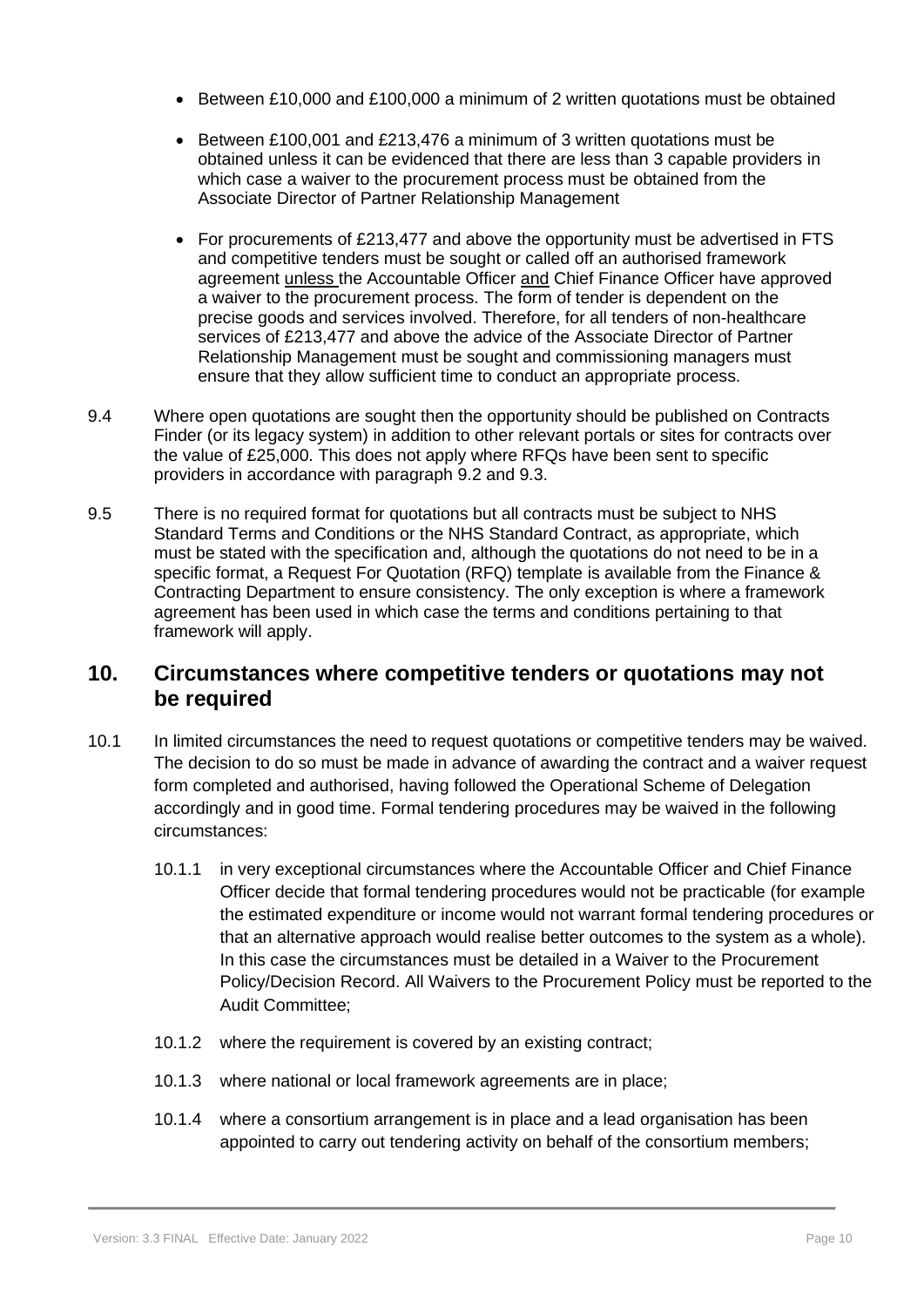- 10.1.5 where the timescale genuinely precludes competitive tendering. Failure to plan the work properly would not be regarded as a justification for a waiver to the procurement process but a local or national emergency (such as a pandemic) may necessitate the suspension of competitive procurement. In the case of the latter, if a Procurement Policy Notice (PPN) has been issued by Central Government then those instructions should take precedence over this Procurement Policy. In this case a Decision Record must be agreed with the Associate Director of Partner Relationship Management;
- 10.1.6 where specialist expertise or technology is required and is available from only one source, where this is evidenced by market engagement;
- 10.1.7 when the task is essential to complete the project, and arises as a consequence of a recently completed assignment and engaging different consultants for the new task would be inappropriate or involve duplicate cost; or
- 10.1.8 there is a clear benefit to be gained from maintaining continuity with an earlier project. However in such cases the benefits of such continuity must outweigh any potential financial advantage to be gained by competitive tendering and the risk of any potential challenge. This reason may be used only during the 3 years following the conclusion of the original contract.
- 10.2 The waiving of competitive tendering procedures should not be used as a means to avoid competition or for administrative convenience or to award further work to a provider originally appointed through a competitive procedure (unless in the case of 10.1.8 above).

## **11. Contract Extensions and Variations to contracts during the contract term.**

- 11.1 In accordance with Regulation 72 of PCR 2015, contracts over the relevant financial threshold may only be varied in the following circumstances:
	- 11.1.1 where modifications have been provided for in the original procurement documents and/or would not alter the nature of the contract.
	- 11.1.2 where the modification is both less than 10% of the original value of the contract and less than the relevant applicable threshold (Health & Social Care Services - £663,540 Other services - £213,477) and does not change the nature of the contract.
	- 11.1.3 for additional services or supplies by the original contractor that have become necessary and were not included in the initial procurement and where a change of contractor:
		- cannot be made for economic or technical reasons such as requirements of interchangeability or interoperability with existing equipment, services or installation procured under the initial procurement, or
		- would cause significant inconvenience or substantial duplication of costs for the NHS LCCG,

In the above circumstances any increase in price must not exceed 50% of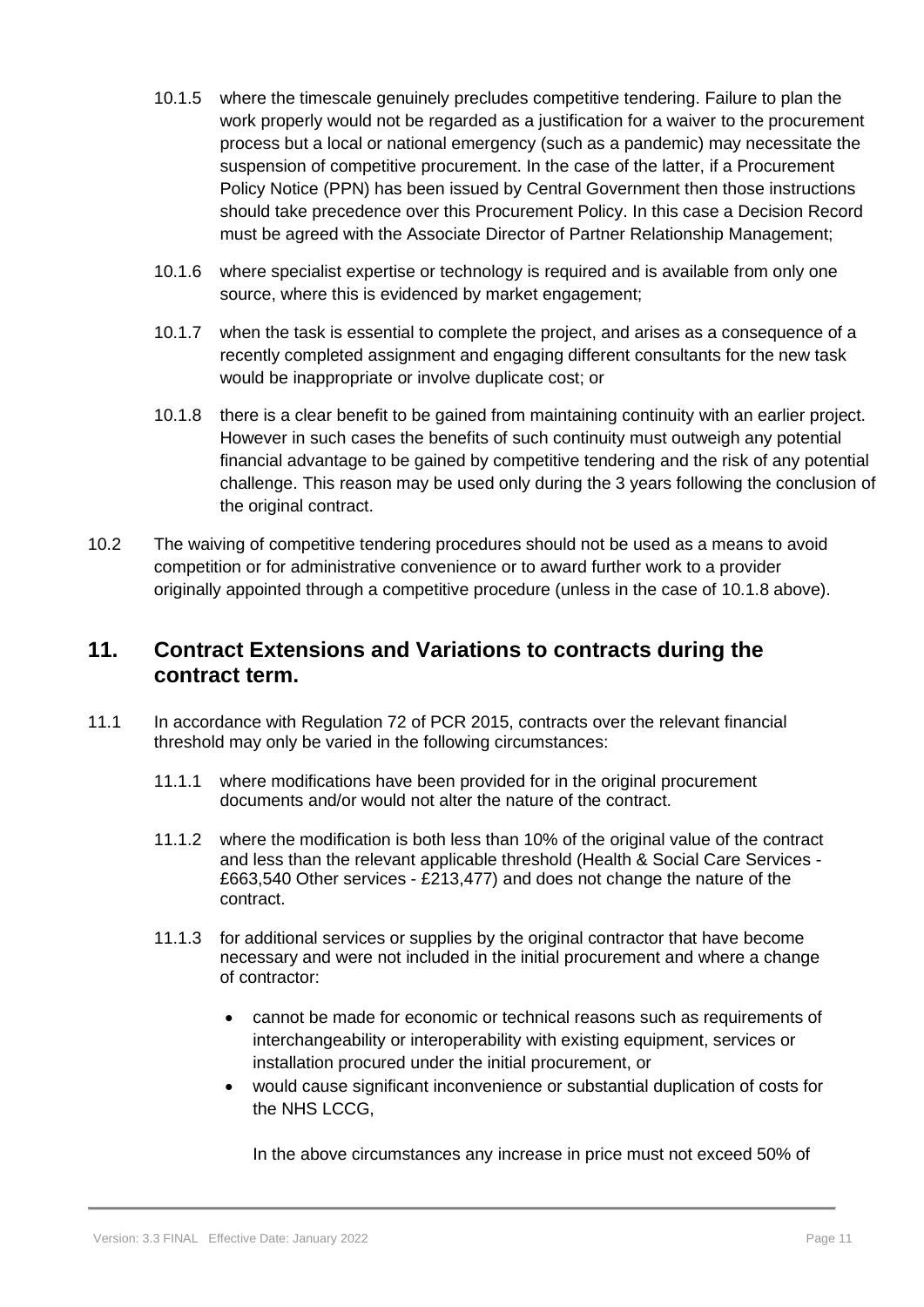the value of the original contract

- 11.1.4 where all of the following conditions are fulfilled:
	- the need for modification has been brought about by circumstances which a diligent contracting authority could not have foreseen (including, for instance, a pandemic or other emergency);
	- the modification does not alter the overall nature of the contract;
	- any increase in price does not exceed 50% of the value of the original contract
- 11.1.5 Where a new contractor replaces the original contractor e.g. in the case of a merger or takeover.
- 11.2 Modifications to contracts over the relevant threshold may also require completion of the waiver process and/or the publication of a Contract Modification Notice or a Voluntary Ex-Ante Transparency (VEAT) notice in FTS prior to the award. The advice of the Associate Director of Contracting & Procurement must be sought in these circumstances.

## **12. Partnership Agreements with Local Authorities**

12.1 National Policy and local strategies both promote the increased integration of health and social care services however new models of contracting for care, including integrated care providers, currently still need to be procured in the same way as lead provider contracts.

Alternatively several other mechanisms exist to support joint commissioning of services across health and social care which do not require a competitive procurement process such as:

## 12.2 Section 75 (S75) Partnership Agreements

Section 75 of the NHS Act 2006 sets out a number of powers that support partnership and joint commissioning across health and social care. Key provisions of the Act allow NHS Bodies and Local Authorities to establish pooled budgets, and also allow for the delegation of the exercise of certain statutory functions from one partner to the other through a lead or joint commissioning arrangement. Section 75 powers may be used where partnership arrangements are likely to lead to improvements in the delivery of the relevant NHS and Local Authority functions. Although the exercise of functions can be delegated, each partner ultimately remains liable for the discharge of its own statutory functions.

## 12.3 Section 256 (S256) Agreements

S256 Agreements were established through the NHS Act 2006 and allow NHS commissioners to make payments to Local Authorities towards any Local Authority expenditure which in the opinion of LCCG would have an effect on the health of individuals, or which would have an impact on, or be affected by, NHS commissioned services, or are otherwise connected with other NHS functions. They are payments to a Local Authority to support specific services, projects, capital costs, or other local authority activities which have a benefit for the NHS. However these agreements do not involve the transfer of any statutory health functions to the Local Authority.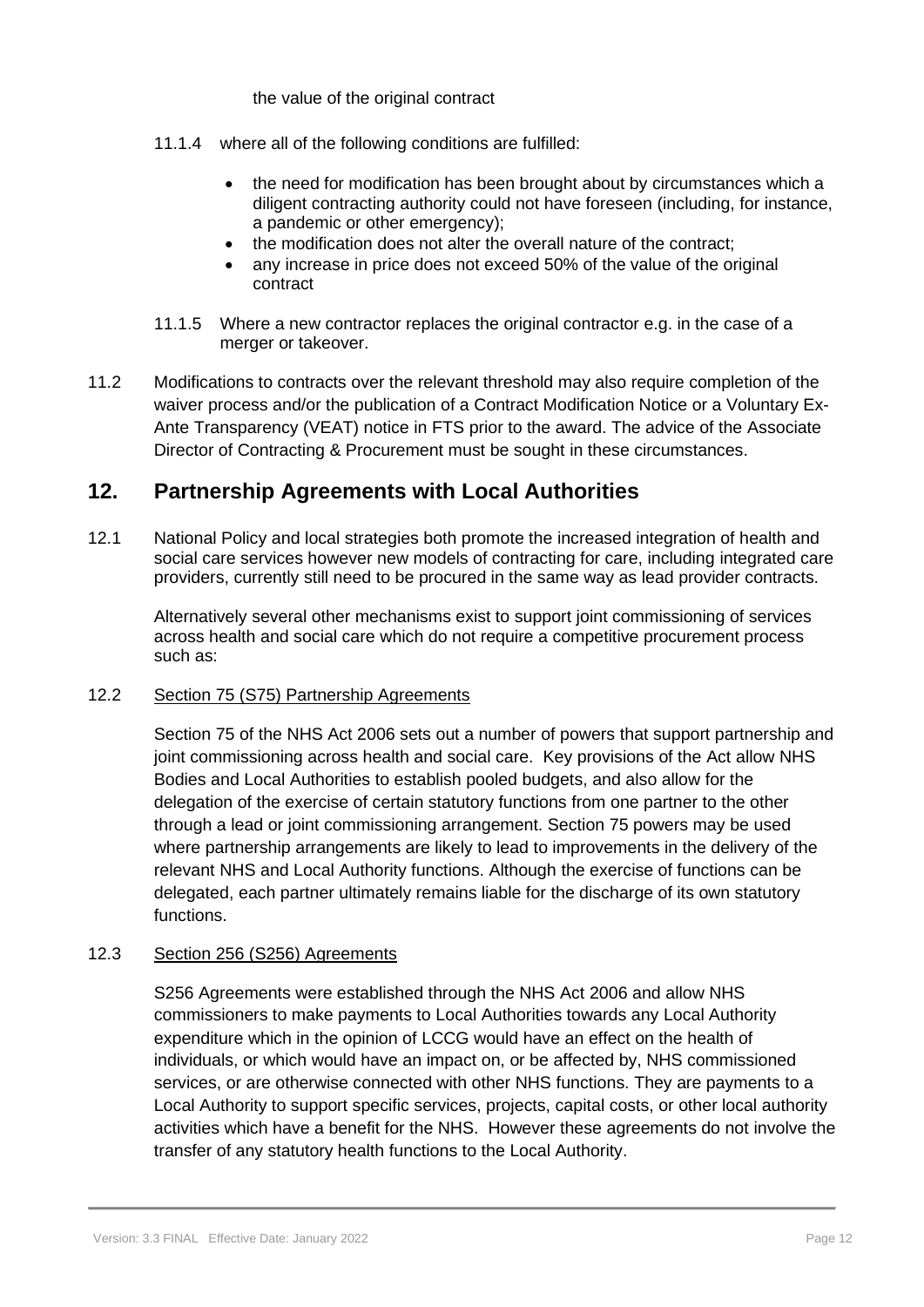S256 Agreements are not subject to formal procurement processes, as LCCG is not directly commissioning or contracting for goods or services in this instance. However S256 agreements must comply with any relevant Directions published by the Secretary of State. Section 256 specifies two prescribed documents to be completed when making the agreement:

- (i) A Certificate of Expenditure (annual voucher)
- (ii) Memorandum of Agreement

## 12.4 Better Care Fund

The Better Care Fund (BCF) is a nationally mandated pooled budget across health and social care. The BCF is intended to promote further integration and support delivery of improved outcomes across health and social care to achieve the National Conditions and Local Objectives. It is a requirement of the BCF that LCCG and the Council establish a pooled fund for this purpose in accordance with Section 75 of the NHS Act 2006.

Leeds City Council and LCCG currently use a Partnership Agreement relating to the commissioning of health and social care funding. The Partners have entered into the Agreement in exercise of the powers referred to in Section 75 of the NHS Act 2006 and/or Section 13(2) and 14(3) of the NHS Act 2006 as applicable.

LCCG will ensure it adheres to any current and updated National Policy and Guidance on the Better Care Fund or its replacement.

## **13. Other contracting models that do not require competitive tenders**

#### 13.1 Spot Purchasing

From time to time there will be the need to spot purchase contracts for particular individual patient needs or for urgency of placements requirements at various times. At these times, a competitive process may be waived.

It will be expected that these contracts will undergo best value reviews to ensure that LCCG is getting value from the contract. Value for money should be assessed by the manager with responsibility for signing off the spot purchasing agreement or individual service agreement, and then reviewed annually.

Sign off of spot purchase agreements should follow the Operational Scheme of Delegation. In all cases LCCG should ensure that the provider is fit for purpose to provide the particular service.

#### 13.2 Framework Agreements

Framework agreements are pre-tendered agreements which are established in compliance with PCR2015 and which, once established, can be used by LCCG to purchase certain products and/or services without the need to carry out a further full procurement process, irrespective of the value. A framework can be established:

- By LCCG for its own use
- By any other CCG, Contracting Authority or central purchasing body.

Various existing frameworks are available for LCCG to use such as those operated by the Crown Commercial Service (CCS) or NHS Shared Business Services (SBS) to purchase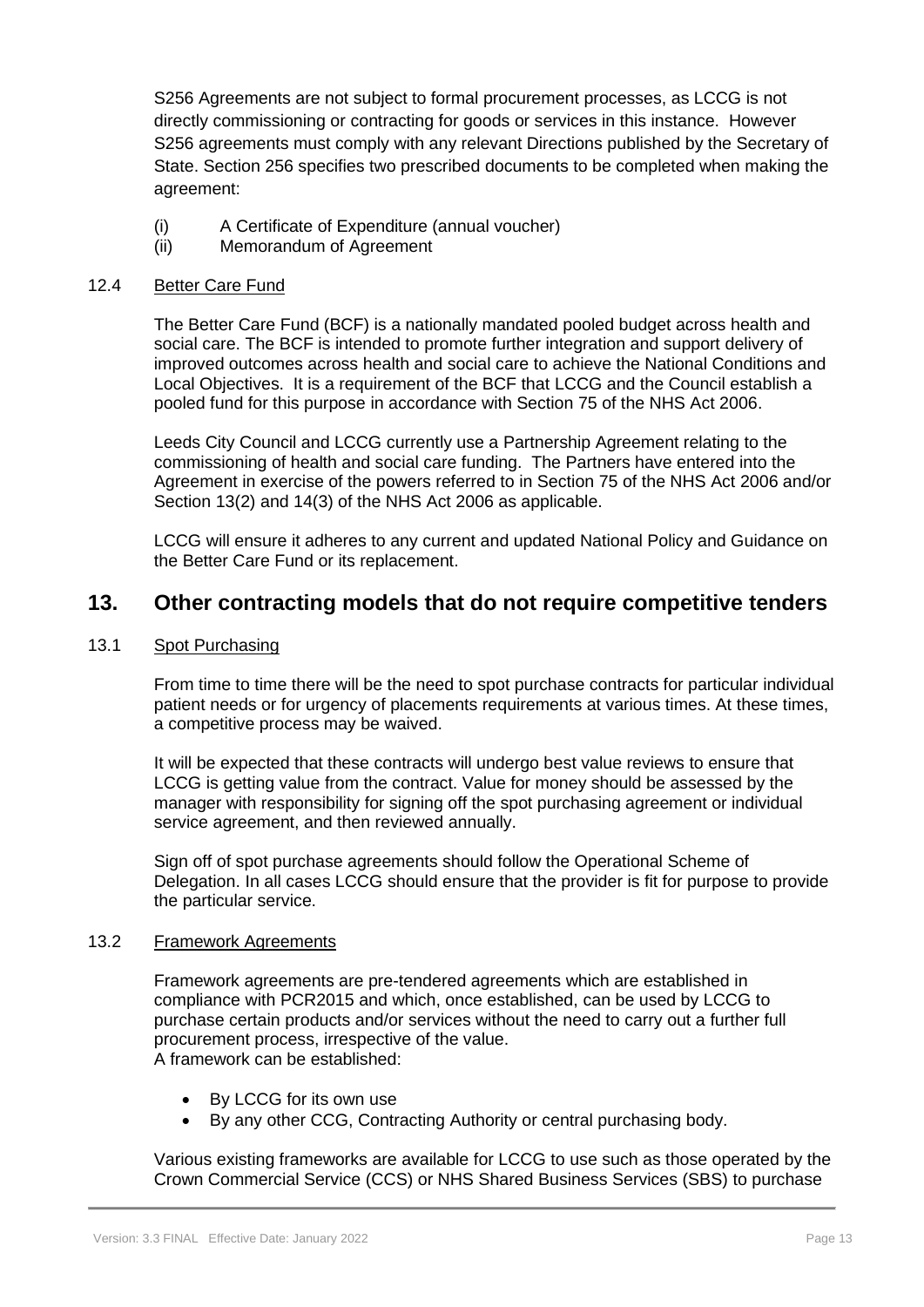goods or services without a tender, subject only to the terms of engagement of the relevant operator of the framework in question (which may permit direct awards, or otherwise require mini-competitions to be run). Each framework will have its own ordering process to follow but the timescales and transaction costs are usually far lower than running a full procurement. The terms and conditions applicable to any subsequent call-off contract are defined by the particular framework agreement and may not be compatible with the NHS standard contract and therefore advice must be sought from the framework owner prior to use.

#### . 13.3 Any Qualified Provider (AQP)

AQP lists established pursuant to PPCCR describes an approach for contracting for services whereby:

- Providers qualify and register to provide services via an assurance process that tests providers' fitness to offer NHS-funded services.
- The CCG sets local pathways and referral protocols which providers must accept
- Referring clinicians offer patients a choice of qualified for the service being referred to
- Competition is based on quality, not price. Providers are paid a fixed price determined by a national or local tariff.

With the AQP model, for a prescribed range of services, any provider that meets criteria for entering a market can compete for business within that market. Under AQP there are no guarantees of volume or payment, and competition is encouraged within a range of services rather than for sole provision of them.

The AQP model promotes choice and contestability, and sustained competition on the basis of quality rather than cost. A service that is contracted through the AQP model, pursuant to PPCCR, if deemed suitable to the particular service, may not need to be tendered using the full EU process although it must be advertised appropriately and potential service providers will need to be qualified/accredited, accordingly. LCCG will consider PCR 2015 in relation to AQP contracts and will have due regard at all times to the EU Treaty principles of non-discrimination, equal treatment, transparency, mutual recognition and proportionality when applying the AQP Procedure.

#### 13.4 Grants

Where third sector organisations provide healthcare services, LCCG may elect to provide funding through a grant agreement. Use of grants can be considered where:

- LCCG is only making a partial contribution to the costs of a service (e.g. where a service is also supported by charitable donations or other funding streams)
- Funding is provided for development or strategic purposes
- The provider market is not well developed
- The services are innovative or experimental
- Where funding is non-contestable (i.e. only one provider)

Grants will not be used to avoid competition where it is appropriate for a formal procurement to be undertaken.

 LCCG will follow NHS England Grant Agreement Guidance on the use of the draft model Grant Funding Agreement although the model grant agreement is non-mandatory and is for local adaptation as required.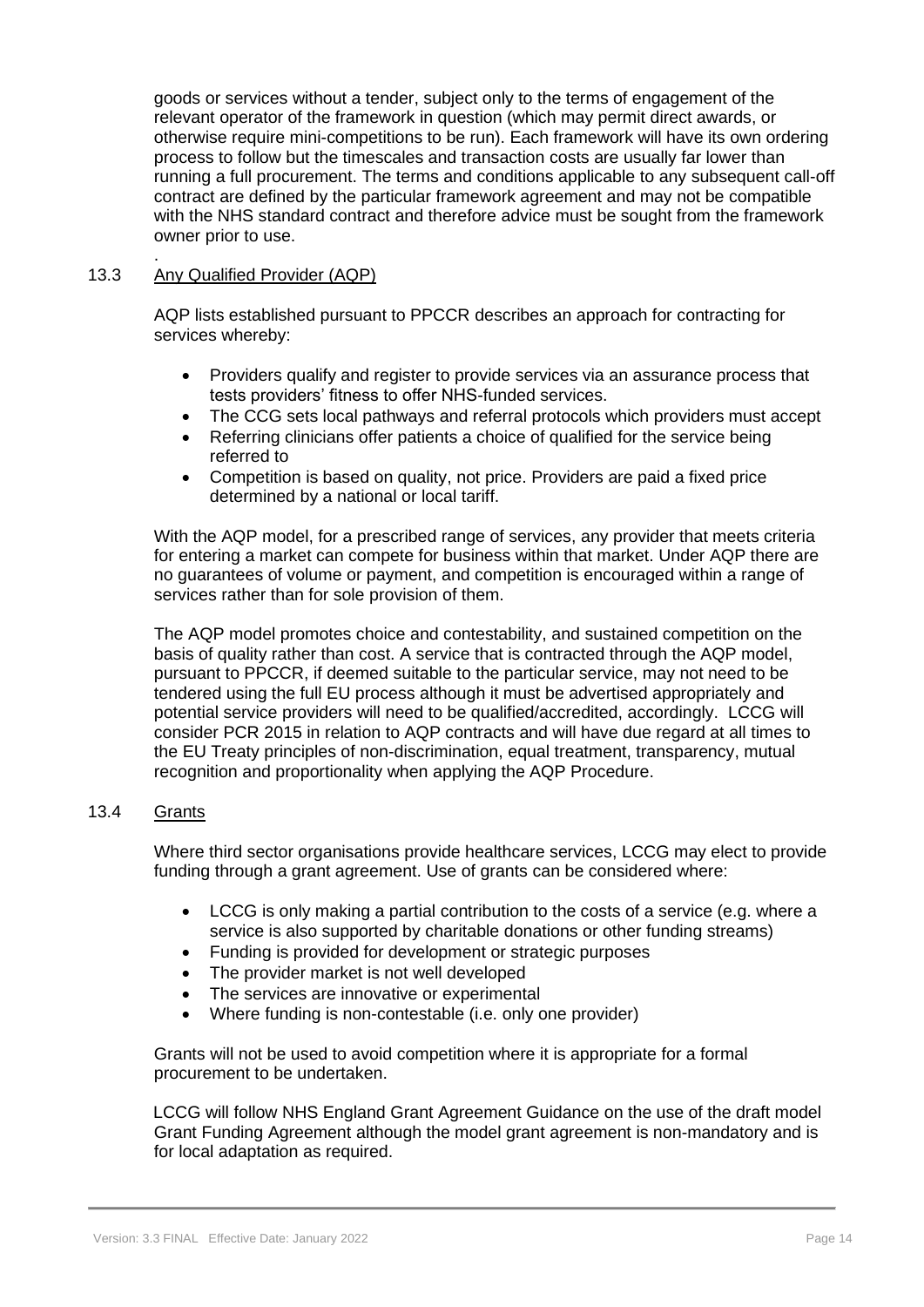# **14. Third sector providers and support for campaigns**

- 14.1 LCCG will support the Government's attempts to increase activity in third sector providers and small and medium enterprises. LCCG will ensure that no organisation is discriminated against. LCCG will act transparently and not request disproportionately demanding information, therefore reducing the barriers to entry. Commissioning Managers should refer to the Commissioning Code of Practice. The code provides a framework and promotes best practice in Commissioning which should be shared between all commissioners and all sectors in Leeds.
- 14.2 LCCG will work in partnership with Leeds City Council and Third Sector Leeds to strengthen relationships between the public and third sectors to deliver the best outcomes for the people of Leeds in accordance with the Compact for Leeds.
- 14.3 Where LCCG wishes to support a local or national campaign (e.g. through the purchase of campaign media) the Operational Scheme of Delegation will apply in the same way as for the purchase of goods and services. The authorising Budget Holder must satisfy themselves that the campaign is compatible with LCCG commissioning strategy and that it conforms to the relevant NHS policies (e.g. in terms of branding, information governance etc.)

# **15. Contract Form**

- 15.1 LCCG will use all reasonable endeavours to ensure that the appropriate **NHS Standard Contract** will be used for all contracts. Where a framework agreement has been used the terms and conditions of contract will usually be those of the specific framework.
- 15.2 In exceptional circumstances, such as where a joint contracting arrangement is led by the local authority, LCCG may agree to be party to a different form of contract.
- 15.3 LCCG will ensure that a standard Grant Agreement document will be used to record the provision of grants to third parties which will contain the provisions upon which the grant is made.

# **16. Pilot Projects**

16.1 Pilot Projects may be commenced in circumstances where clinical outcomes are not known or when outputs cannot be predicted. Pilot projects must comply with EU and UK procurement regulations.

# **17. Sustainable Procurement**

- 17.1 LCCG recognises the impact of its purchasing and procurement decisions on the regional economy and the positive contribution it can make to economic and social regeneration.
- 17.2 Wherever it is possible, and does not contradict or contravene LCCG's procurement principles or applicable legislation and guidance, LCCG will work to develop and support a sustainable local economy and health economy.

# **18. Consultancy expenditure/Interim Labour**

18.1 Approval to engage an interim manager, consultant or consultancy company for any reason must be obtained in advance in accordance with Appendix 1 of the LCCG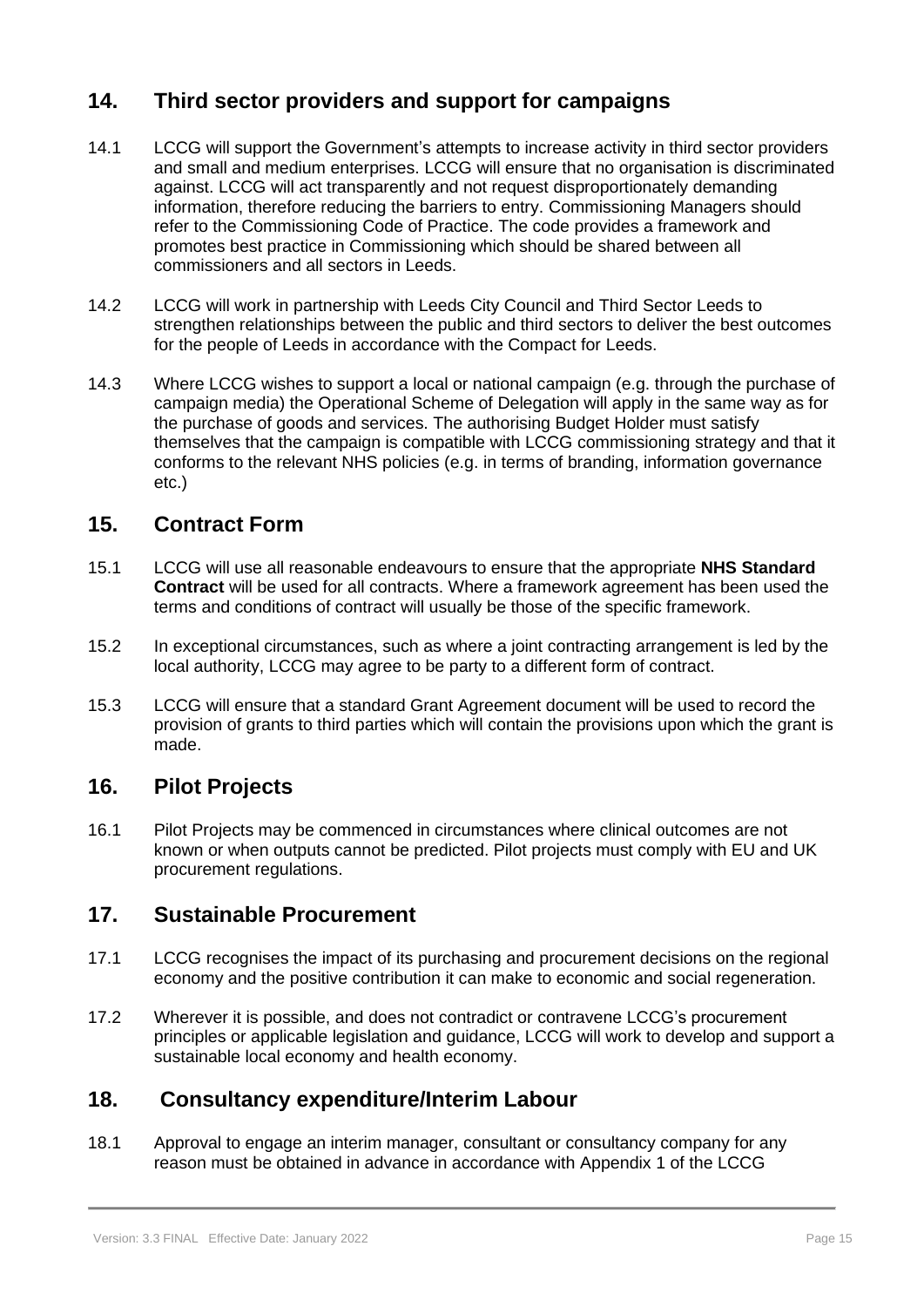Budgetary Control Framework.

- 18.2 In addition to 18.1 LCCG is expected to secure advance approval from NHS England before engaging or continuing to employ off-payroll staff (including consultancy staff) who meet the following criteria:
	- Cost greater than £600 per day (excluding VAT and expenses)
	- Are engaged for a period greater than six months; or
	- Are in roles of significant influence (e.g. Accountable Officers and Directors).

## **19. Primary Care Contracts**

- 19.1 LCCG will comply with the Primary Medical Care Policy and Guidance published by NHS England with regard to the procurement and award of primary care contracts; in particular in relation to whether a competitive process is required.
- 19.2 Where any practice representative on a decision-making body has a material interest in a procurement decision, those practice representatives will be excluded from the decisionmaking process. This includes where all practice representatives have a material interest, for example where LCCG is commissioning services on a single tender basis from all GP Practices in the area.

# **20. Record Keeping and Register of Procurement Decisions**

- 20.1 In accordance with the PPCCR and PCR 2015 about record keeping LCCG will:
	- publish details of all contracts they award (PPCCR Reg 9(1): PCR 2015 Reg 84) via Contracts Finder and/or FTS as appropriate
	- record how any conflicts of interest have been managed (PPCCR Reg 6(2): PCR 2015 – Reg 24); and
	- maintain details of how a contract award complies with their duties relating to effectiveness, efficiency and improvement in the quality of services and the delivery of services in an integrated way in the National Health Service Act 2006 (PPCCR - Reg3(5)).
- 20.2 LCCG will maintain a Register of Procurement Decisions taken, either for the procurement of a new service, any extension or material variation of a current contract. This will include;
	- The details of the decision
	- Who was involved in making the decision
	- A summary of any conflicts of interest in relation to the decision and how this was managed by the NHS LCCG; and
	- The award decision taken
- 20.3 The register of procurement decisions will be held and maintained by the Head of Corporate Governance & Risk and will include a list of all current and future procurements. Decisions will be added to the register as quickly as possible after they are made.
- 20.4 The Register of Procurement Decisions will be made available to the public by placing it on LCCG external website.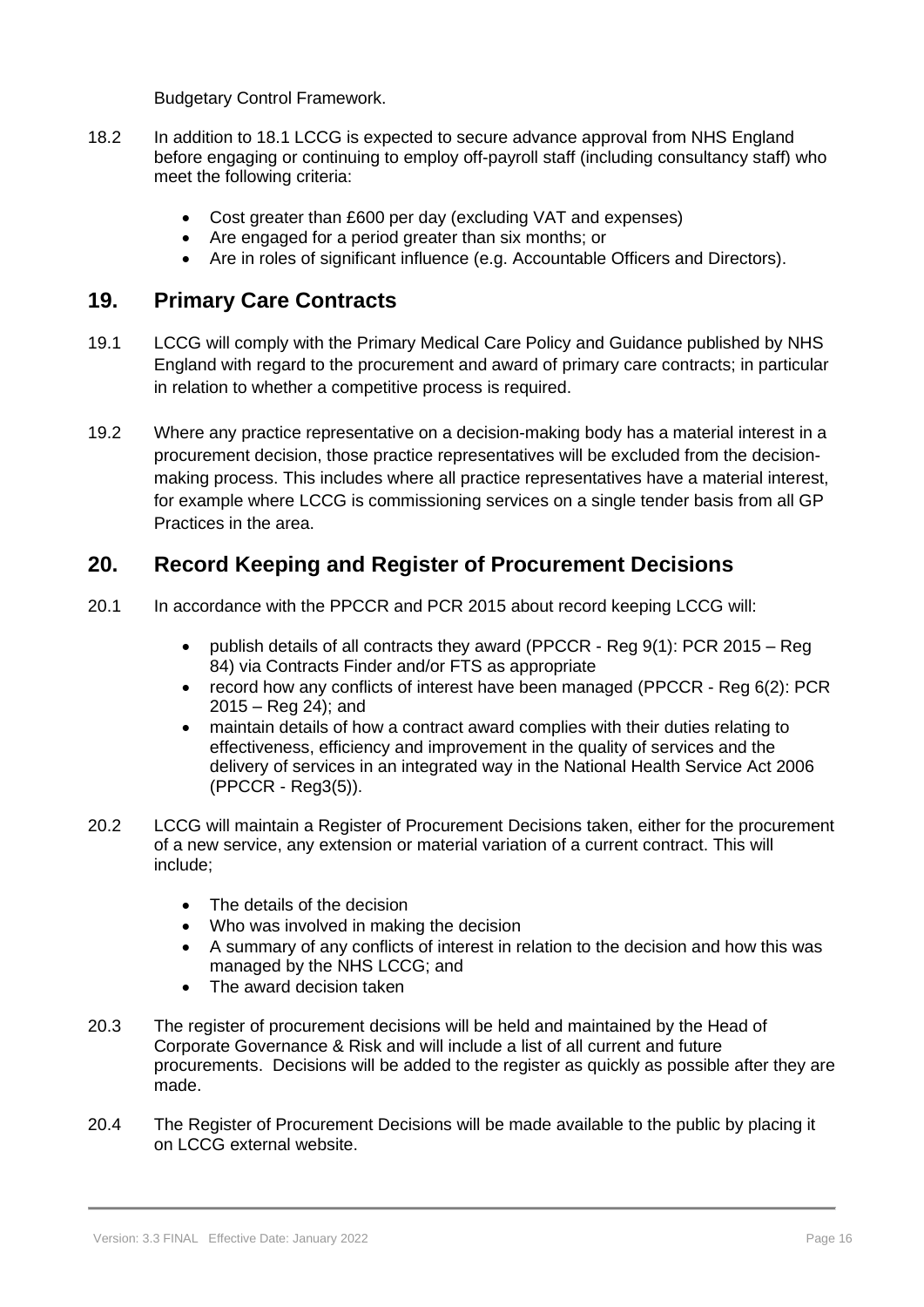20.5 A Contracts Register will be maintained centrally by the Contracting Department as well as a copy of all LCCG contracts.

# **21. Use of Information Technology**

21.1 LCCG will require providers of procurement support to offer appropriate information technology systems to administer the procurement process – such as e-tendering and eevaluation systems. These are intended to assist in streamlining LCCG procurement processes whilst at the same time providing a robust audit trail.

## **22. Decommissioning Services**

22.1 The need to decommission contracts can arise through termination of a contract due to performance against the contract not delivering the expected outcomes, expiry of a contract and/or a commissioning decision that the contracted services are no longer required. Where services are decommissioned, LCCG will ensure where necessary that contingency plans are developed to maintain patient care. Where decommissioning involves Human Resource issues, such as TUPE issues, then providers will be expected to cooperate and be involved in discussions to deal with such issues.

## **23. Transfer of Undertakings and Protection of Employment Regulations (TUPE)**

- 23.1 These regulations apply when there are transfers of staff from one legal entity to another as a consequence of a change in employer. This is a complex area of law which is continually evolving. LCCG will follow the relevant Government guidance such as the *Cabinet Office Statement of Practice (COSOP) Staff Transfers in the Public Sector January 2000 (Revised December 2013)* (Cabinet Office, 2013).
- 23.2 It is the position of LCCG to advise potential bidders that whilst not categorically stating TUPE will apply, it is recommended that they assume TUPE will apply when preparing their bids, and ensure that adequate time is built into procurement timelines where it is anticipated that TUPE may apply.

# **24. Complaints and Dispute Procedure**

- 24.1 LCCG's approach to contestability means that it is likely to pursue a wide range of competitive procurements to secure new and existing services.
- 24.2 LCCG will utilise its dispute resolution processes to address and resolve any complaint received from either bidders/contractors or a member of the public.

# **25. Training**

- 25.1 All LCCG staff and others working with LCCG will need to be aware of this policy and its implications. It is not intended that staff generally will develop procurement expertise, but they will need to know when and how to seek further support.
- 25.2 All LCCG Procurement & Contracting staff should be appropriately qualified. LCCG will provide appropriate training to enable Procurement & Contracting staff to undertake their duties in accordance with the Regulations and recognised best practice.